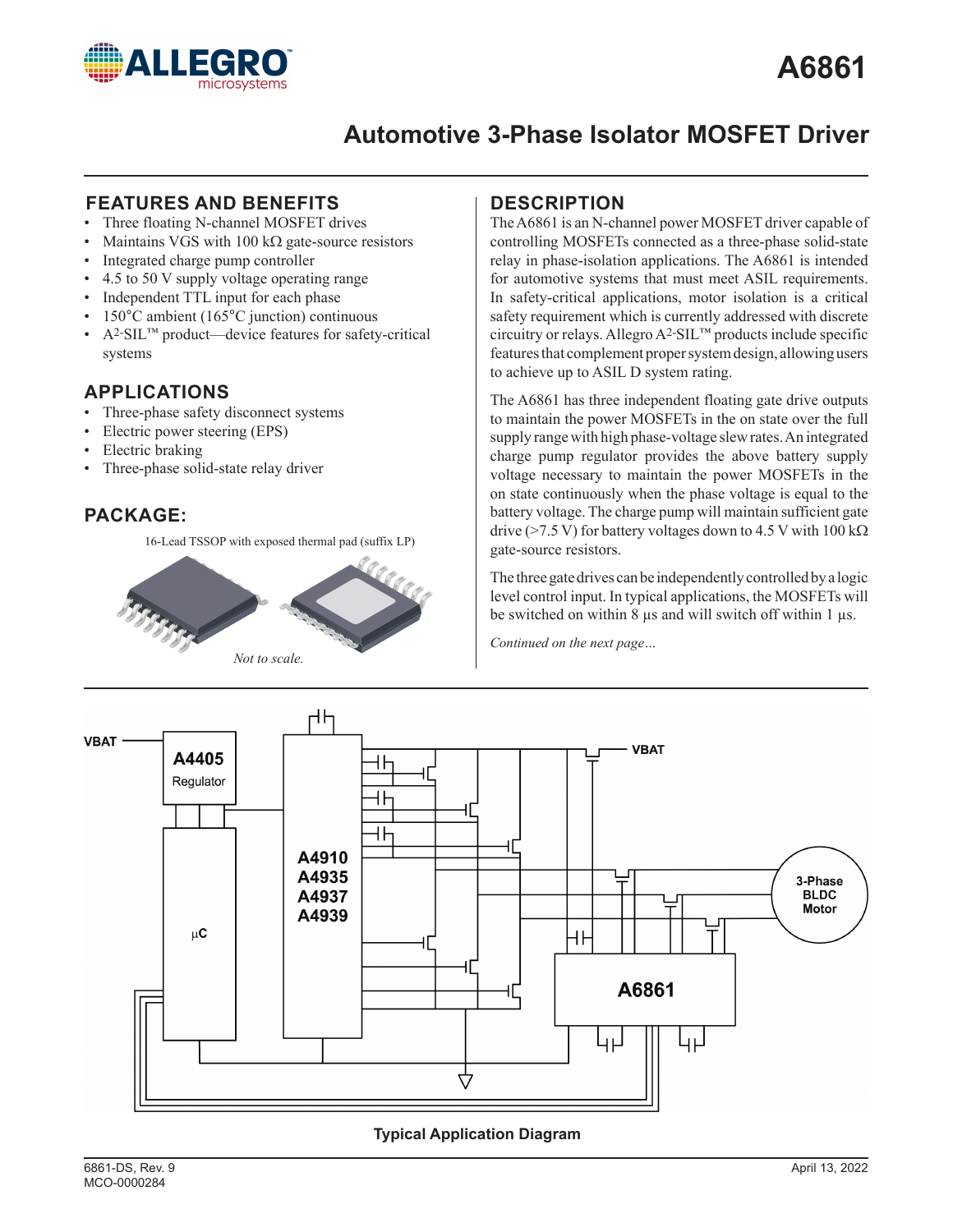#### **DESCRIPTION (continued)**

An undervoltage monitor checks that the pumped supply voltage is high enough to ensure that the MOSFETs are maintained in a safe conducting state.

The A6861 is supplied in a 16-lead TSSOP (LP), with exposed pad for enhanced thermal dissipation. They are lead (Pb) free, with 100% matte tin leadframe plating.

#### **SELECTION GUIDE**

| <b>Part Number</b> | Packing                       | Package                                                              |
|--------------------|-------------------------------|----------------------------------------------------------------------|
| A6861KLPTR-T       | 13-in. reel, 4000 pieces/reel | 16-Lead TSSOP with exposed thermal<br>pad, 4.4 mm $\times$ 5 mm case |

| Characteristic                          | Symbol           | <b>Notes</b>                                                                                                                           | Rating                                 | <b>Units</b> |
|-----------------------------------------|------------------|----------------------------------------------------------------------------------------------------------------------------------------|----------------------------------------|--------------|
| Load Voltage Supply                     | $V_{BB}$         |                                                                                                                                        | $-0.3$ to 50                           | V            |
| <b>Terminal VCP</b>                     | $V_{CP}$         |                                                                                                                                        | $V_{BB}$ – 0.3 to<br>$V_{BB}$ + 12     | $\vee$       |
| <b>Terminal CP1</b>                     | $V_{CP1}$        |                                                                                                                                        | $V_{BB}$ – 12 to<br>$V_{BB}$ + 0.3     | $\vee$       |
| <b>Terminal CP2</b>                     | $V_{CP2}$        |                                                                                                                                        | $V_{BB}$ – 0.3 to<br>$V_{CP4}$ + 0.3   | V            |
| <b>Terminal CP3</b>                     | $V_{CP3}$        |                                                                                                                                        | $V_{BB}$ – 12 to<br>$V_{BB}$ + 0.3     | V            |
| <b>Terminal CP4</b>                     | $V_{CP4}$        |                                                                                                                                        | $V_{CP2} - 0.3$ to<br>$V_{CP}$ + 0.3   | $\vee$       |
| Terminal ENU, ENV, ENW                  | $V_{1}$          |                                                                                                                                        | $-0.3$ to 50                           | V            |
| Terminal GU, GV, GW                     | $V_{GX}$         |                                                                                                                                        | $V_{SX}$ – 0.3 to<br>$V_{\rm SY}$ + 12 | $\vee$       |
| Terminal SU, SV, SW                     | $V_{SX}$         |                                                                                                                                        | $-6$ to 55                             | V            |
| <b>Operating Ambient Temperature</b>    | $T_A$            | Limited by power dissipation                                                                                                           | $-40$ to 150                           | $^{\circ}C$  |
| Maximum Continuous Junction Temperature | $T_{J(max)}$     |                                                                                                                                        | 165                                    | $^{\circ}C$  |
| <b>Transient Junction Temperature</b>   | $T_{\text{Jt}}$  | Overtemperature event not exceeding 10 seconds,<br>lifetime duration not exceeding 10 hours, guaranteed by<br>design characterization. | 175                                    | $^{\circ}C$  |
| Storage Temperature                     | $T_{\text{stg}}$ |                                                                                                                                        | $-55$ to 150                           | $^{\circ}$ C |

#### **SPECIFICATIONS**

#### **ABSOLUTE MAXIMUM RATINGS [1]**

[1] With respect to GND. Ratings apply when no other circuit operating constraints are present.

#### **THERMAL CHARACTERISTICS: May require derating at maximum conditions, see application information**

| <b>Characteristic</b>                               | Symbol         | <b>Test Conditions*</b>                        | <b>Value</b> | <b>Units</b>  |
|-----------------------------------------------------|----------------|------------------------------------------------|--------------|---------------|
| Package Thermal Resistance<br>(Junction to Ambient) | $R_{\theta$ JA | 4-layer PCB based on JEDEC standard            | 34           | °C/W          |
|                                                     |                | 1-layer PCB with copper limited to solder pads | 43           | $\degree$ C/W |
| Package Thermal Resistance<br>(Junction to Pad)     | $R_{\theta$ JP |                                                |              | $\degree$ C/W |

\*Additional thermal data available on the Allegro Web site.

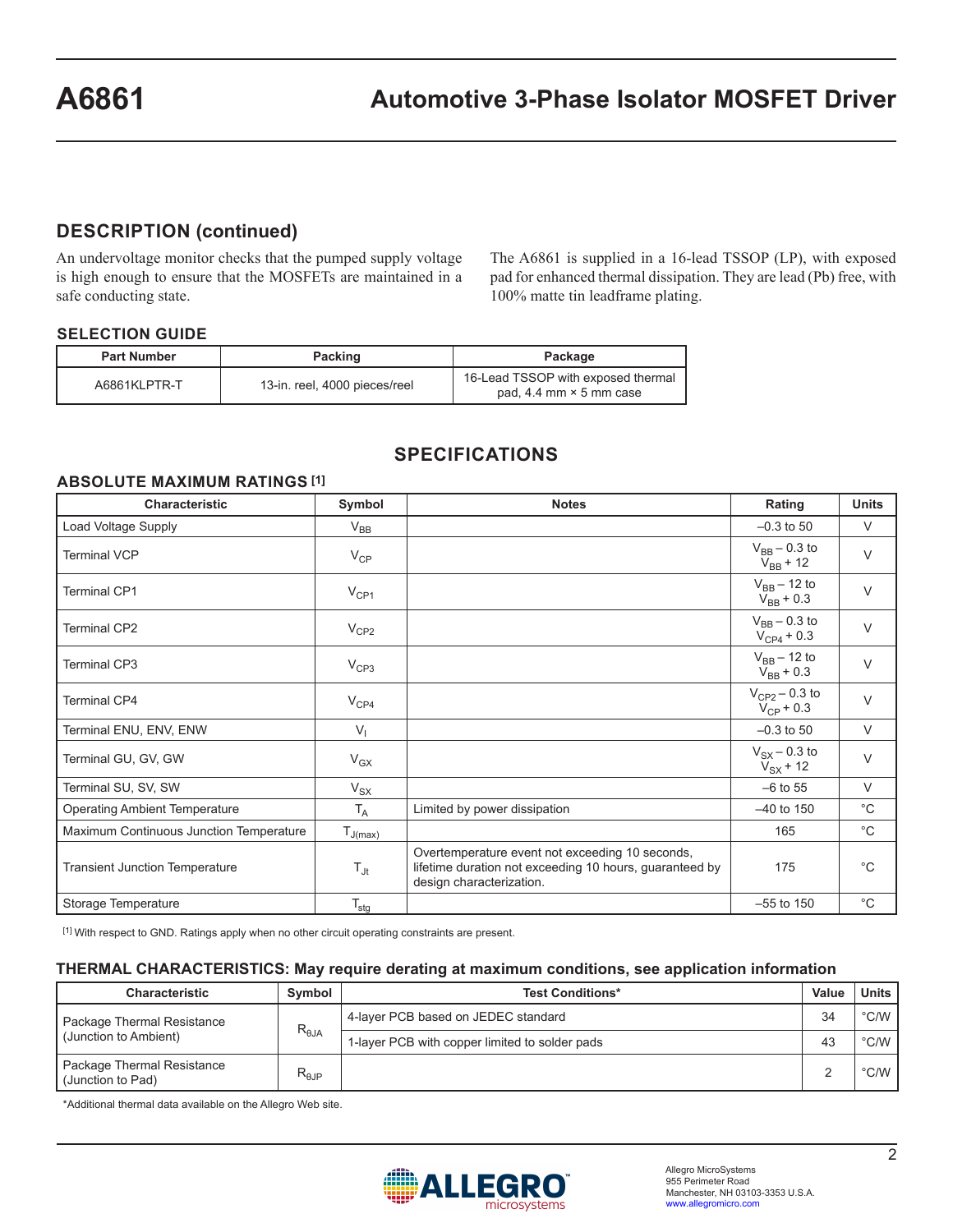#### **PINOUT DIAGRAM AND TERMINAL LIST TABLE**





#### **Terminal List Table**

| <b>Name</b>     | <b>Number</b>  | <b>Description</b>               |
|-----------------|----------------|----------------------------------|
| <b>VBB</b>      | 1              | Main Power Supply                |
| CP4             | 2              | <b>Pump Capacitor Connection</b> |
| CP <sub>3</sub> | 3              | <b>Pump Capacitor Connection</b> |
| CP <sub>2</sub> | 4              | Pump Capacitor Connection        |
| CP <sub>1</sub> | 5              | Pump Capacitor Connection        |
| <b>ENU</b>      | 6              | U phase Enable Input             |
| <b>ENV</b>      | $\overline{7}$ | V phase Enable Input             |
| <b>ENW</b>      | 8              | W phase Enable Input             |
| <b>GND</b>      | 9              | Ground                           |
| SW              | 10             | W Phase MOSFET Source Reference  |
| <b>GW</b>       | 11             | W Phase MOSFET Gate Drive        |
| <b>SV</b>       | 12             | V Phase MOSFET Source Reference  |
| GV              | 13             | V Phase MOSFET Gate Drive        |
| <b>SU</b>       | 14             | U Phase MOSFFT Source Reference  |
| GU              | 15             | U Phase MOSFET Gate Drive        |
| <b>VCP</b>      | 16             | Pump Supply                      |
| Tab             |                | Exposed Tab - Connect to GND     |

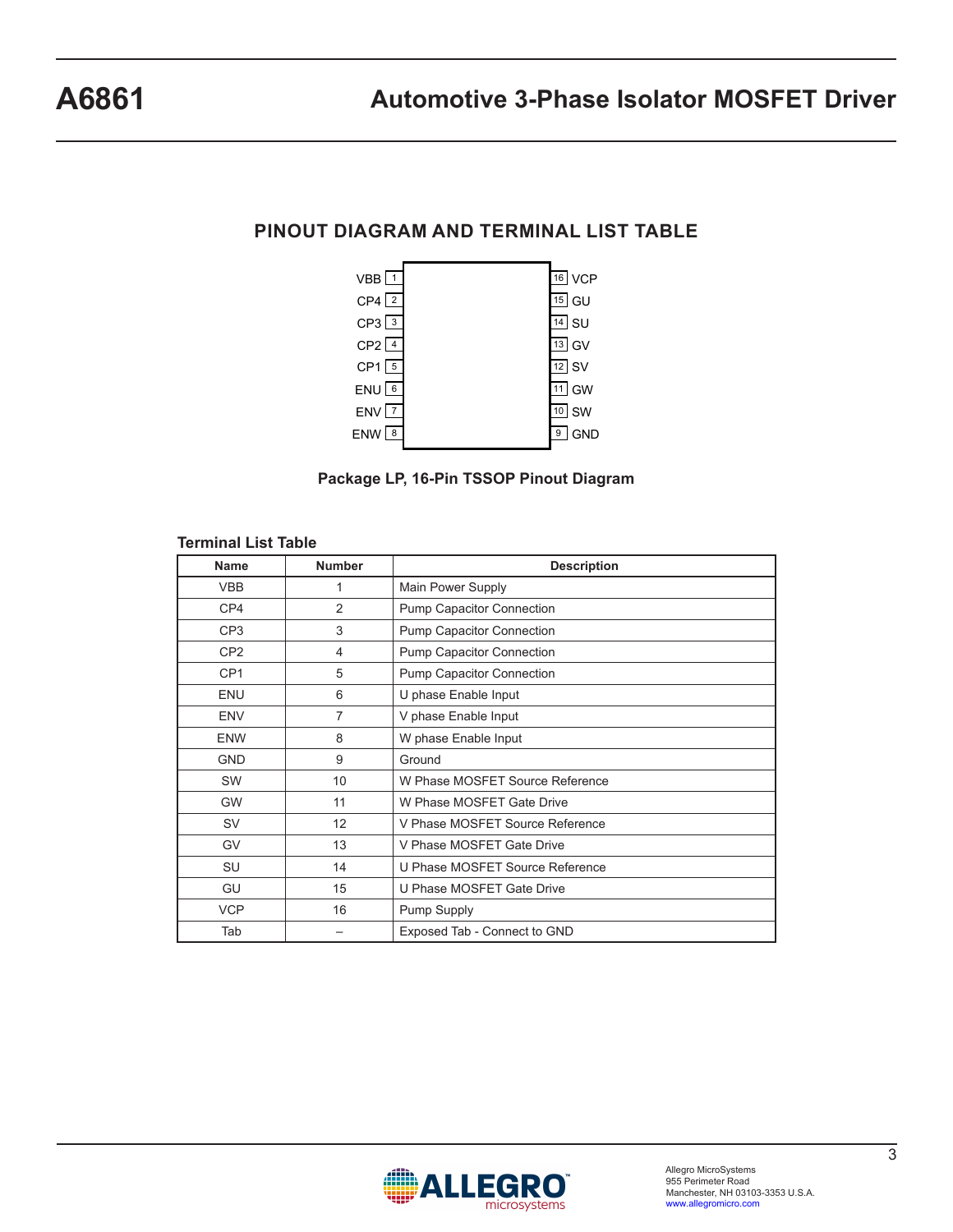

**Functional Block Diagram**

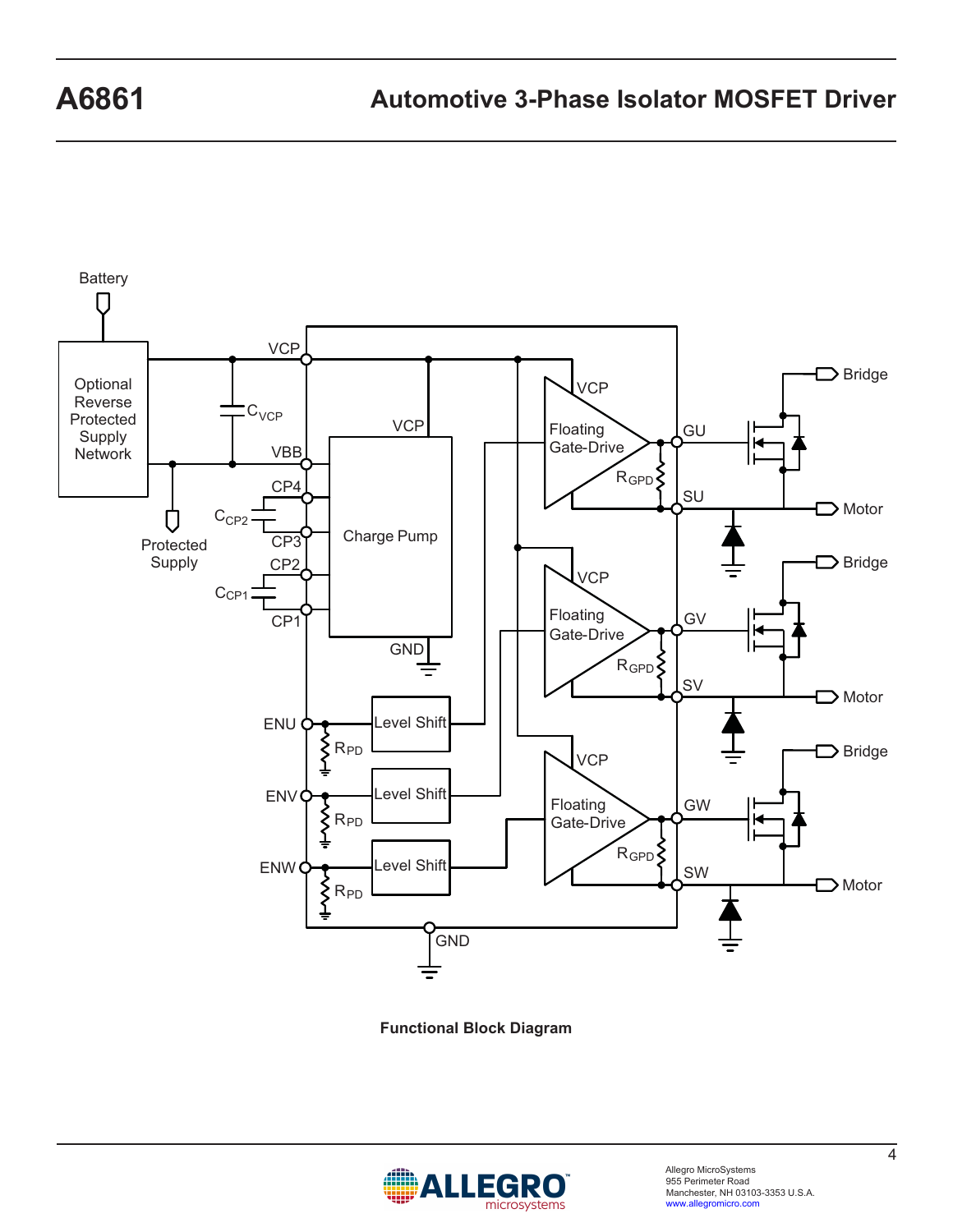#### ELECTRICAL CHARACTERISTICS: At T<sub>J</sub> = -40 to +150°C, V<sub>BB</sub> 6 V to 50 V, unless noted otherwise

| <b>Characteristics</b>                                  | Symbol                     | <b>Test Conditions</b>                                          | Min.                     | Typ.                     | Max.                     | <b>Units</b> |
|---------------------------------------------------------|----------------------------|-----------------------------------------------------------------|--------------------------|--------------------------|--------------------------|--------------|
| <b>SUPPLY</b>                                           |                            |                                                                 |                          |                          |                          |              |
| VBB Functional Operating Range [1]                      | $V_{BB}$                   | Operating. Outputs active.                                      | 4.5                      | $\overline{\phantom{0}}$ | 50                       | $\vee$       |
|                                                         |                            | Operating. Outputs disabled                                     | $\overline{4}$           |                          | 50                       | V            |
|                                                         |                            | No unsafe states.                                               | $\mathbf 0$              |                          | 50                       | $\vee$       |
| <b>VBB Quiescent Current</b>                            | $I_{BBQ}$                  | Gate drive active, $V_{BB}$ = 12 V,<br>$Sx = GND$ .             | $\qquad \qquad -$        | 10                       | 13.5                     | mA           |
|                                                         | $I_{BBS}$                  | Gate drive disabled, $V_{BB}$ = 12 V                            | $\overline{\phantom{0}}$ | 5.5                      | 8                        | mA           |
|                                                         | $V_{CP}$                   | $V_{BB}$ > 9V, $I_{VCP}$ > -1 mA[2]                             | 9                        | 10                       | 11                       | V            |
| VCP Output Voltage w.r.t. V <sub>BB</sub>               |                            | $6 V < V_{BB} \le 9 V$ , $I_{VCP} > -1$ mA <sup>[2]</sup>       | 8                        | 10                       | 11                       | V            |
|                                                         |                            | $4.5 V < V_{BB} \le 6 V$ , $I_{VCP} > -800 \mu A^{[2]}$         | 7.5                      | 9.5                      | $\overline{\phantom{0}}$ | V            |
| <b>VCP Static Load Resistor</b>                         | $R_{CP}$                   | Between VCP and VBB (using ±1% tolerance<br>resistor)           | 100                      | $\overline{a}$           | $\overline{\phantom{0}}$ | kΩ           |
| <b>GATE OUTPUT DRIVE</b>                                |                            |                                                                 |                          |                          |                          |              |
| Turn-On Time                                            | $t_{r}$                    | $C_{\text{LOAD}}$ = 10 nF, 20% to 80%                           |                          | 5                        | $\overline{\phantom{0}}$ | μs           |
| Turn-Off Time                                           | $t_f$                      | $C_{\text{LOAD}}$ = 10 nF, 80% to 20%                           | $\overline{\phantom{m}}$ | 0.5                      | $\overline{\phantom{0}}$ | μs           |
| Propagation Delay - Turn On [3]                         | t <sub>PON</sub>           | $C_{\text{LOAD}}$ = 10 nF, ENx high to Gx 20%                   | $\overline{\phantom{0}}$ |                          | 3                        | μs           |
| Propagation Delay - Turn Off <sup>[3]</sup>             | t <sub>POFF</sub>          | $C_{\text{LOAD}}$ = 10 nF, ENx low to Gx 80%                    |                          |                          | 1.5                      | μs           |
| Turn-On Pulse Current                                   | $I_{GXP}$                  |                                                                 | $\overline{\phantom{0}}$ | 14                       | $\overline{\phantom{0}}$ | mA           |
| Turn-On Pulse Time                                      | $t_{GXP}$                  |                                                                 | $\overline{\phantom{0}}$ | 12.5                     | $\overline{\phantom{0}}$ | μs           |
| On Hold Current                                         | $I_{GXH}$                  |                                                                 | $\overline{\phantom{0}}$ | 400                      | $\overline{\phantom{0}}$ | μA           |
| Pull-Down On Resistance                                 | $R_{DS(on)DN}$             | $T_J = 25^{\circ}C$ , $I_{GX} = 10$ mA                          | $\overline{\phantom{0}}$ | 5                        | $\overline{\phantom{0}}$ | Ω            |
|                                                         |                            | $T_J = 150^{\circ}C$ , $I_{Gx} = 10$ mA                         |                          | 10                       |                          | Ω            |
|                                                         |                            | $V_{BB}$ > 9 V                                                  | 8.5                      | 10                       | 12                       | $\vee$       |
| Gx Output High Voltage<br>w.r.t. SX, or VBB if SX > VBB | $V_{GH}$                   | $6 V < V_{BB} \leq 9 V$                                         | 8                        | 10                       | 12                       | $\vee$       |
|                                                         |                            | $4.5 V < V_{BB} \le 6 V$                                        | 7.5                      | 9.5                      |                          | $\vee$       |
| Gate Drive Static Load Resistor                         | $\rm R_{GS}$               | Between Gx and Sx (using ±1% tolerance resistor)                | 100                      | $\overline{\phantom{0}}$ |                          | $k\Omega$    |
| <b>Gx Output Voltage Low</b>                            | $V_{GL}$                   | $-10 \mu A < I_{Gx} < 10 \mu A$                                 | $\qquad \qquad -$        | $\overline{\phantom{0}}$ | $V_{SX}$ +0.3            | $\vee$       |
| <b>Gx Passive Pull-down</b>                             | $R_{GPD}$                  | $V_{\text{Gx}} - V_{\text{Sx}} < 0.3 V$                         |                          | 950                      |                          | $k\Omega$    |
| <b>LOGIC INPUTS AND OUTPUTS</b>                         |                            |                                                                 |                          |                          |                          |              |
| Input Low Voltage                                       | $V_{IL}$                   |                                                                 |                          |                          | 0.8                      | $\vee$       |
| Input High Voltage                                      | $V_{\text{IH}}$            |                                                                 | 2.0                      |                          |                          | $\vee$       |
| Input Hysteresis                                        | V <sub>Ihys</sub>          |                                                                 | 150                      | 300                      |                          | mV           |
| Input Pull-down Resistor                                | $\mathsf{R}_{\mathsf{PD}}$ |                                                                 | 30                       | 50                       | 70                       | $k\Omega$    |
| <b>DIAGNOSTICS AND PROTECTION</b>                       |                            |                                                                 |                          |                          |                          |              |
| VCP Undervoltage Start-Up Blank Timer                   | t <sub>CPON</sub>          |                                                                 | $\overline{\phantom{0}}$ | 100                      | $\overline{\phantom{0}}$ | μs           |
| VCP Undervoltage Lockout                                | V <sub>CPON</sub>          | V <sub>CP</sub> w.r.t. V <sub>BB.</sub> V <sub>CP</sub> rising  | 6.2                      | 6.7                      | 7.2                      | V            |
|                                                         | $V_{\text{CPOEF}}$         | V <sub>CP</sub> w.r.t. V <sub>BB.</sub> V <sub>CP</sub> falling | 6.0                      | 6.5                      | 7.0                      | V            |

[1] Function is correct, but parameters are not guaranteed below the general limits (6-50V).

[2] For input and output current specifications, negative current is defined as coming out of (sourcing) the specified device terminal.

[3] Refer to Figure 1.

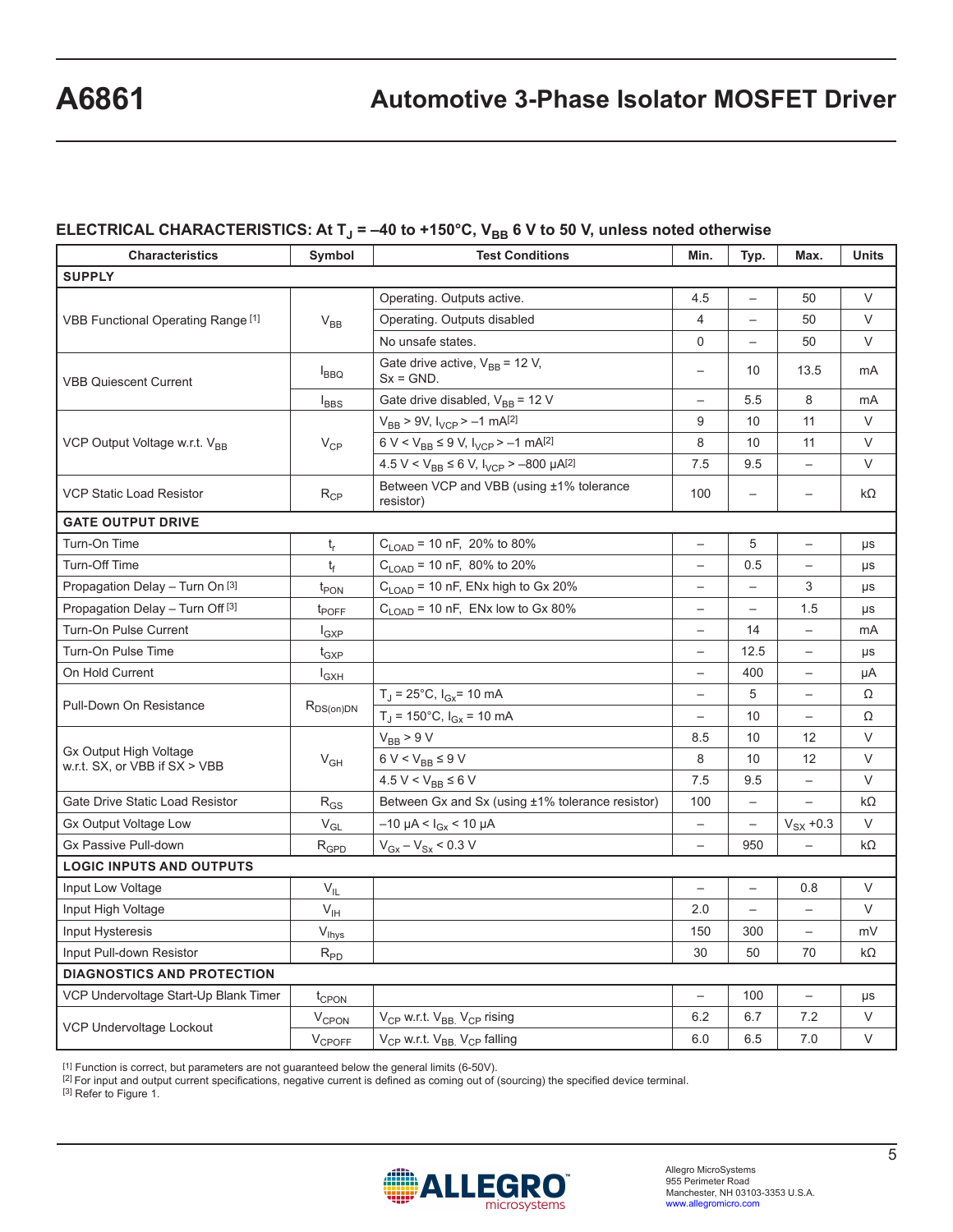#### **FUNCTIONAL DESCRIPTION**

The A6861 is an N-channel power MOSFET driver capable of controlling MOSFETs connected as a three-phase solid-state relay in phase-isolation applications. It has three independent floating gate drive outputs to maintain the power MOSFETs in the ON state over the full supply range when the phase outputs are PWM switched with high phase-voltage slew rates.

A charge pump regulator provides the above battery supply voltage necessary to maintain the power MOSFETs in the ON state continuously when the phase voltage is equal to the battery voltage. Voltage regulation is based on the difference between VBB and VCP.

The charge pump will maintain sufficient gate drive  $(27.5 \text{ V})$  for battery voltages down to 4.5 V. It is also able to provide the current taken by gate-source resistors as low as  $100 \text{ k}\Omega$  should they be required, between the source and gate of the power MOS-FETS.

The voltage generated by the charge pump can also be used to power circuitry to control the gate-source voltage for a MOSFET connected to the main supply to provide reverse battery protection.

The three gate drives can be controlled independently by three logic level enable inputs. In typical applications, the MOSFETs will be switched on within 8  $\mu$ s and will switch off within 1  $\mu$ s. An undervoltage monitor checks that the pumped supply voltage is high enough to ensure that the MOSFETs are maintained in a safe conducting state

#### **Input and Output Terminal Functions**

**VBB:** Main power supply. The main power supply should be connected to VBB through a reverse voltage protection circuit.

**GND:** Main power supply return. Connect to supply ground.

**VCP:** Pumped gate drive voltage. Can be used to turn on a MOSFET connected to the main supply to provide reverse battery protection. Connect a 1 µF ceramic capacitor between VCP and VBB.

**CP1, CP2:** Pump capacitor connections. Connect a 330 nF ceramic capacitor between CP1 and CP2.

**CP3, CP4:** Pump capacitor connections. Connect a 330 nF ceramic capacitor between CP3 and CP4.

**ENU, ENV, ENW:** Logic level enable inputs to control the gate drive outputs.

**GU, GV, GW:** Floating, gate-drive outputs for external N-channel MOSFETs.

**SU, SV, SW:** Load phase connections. These terminals are the reference connections for the floating gate-drive outputs.



**Figure 1: Enable Inputs to V<sub>GS</sub> Timing** 

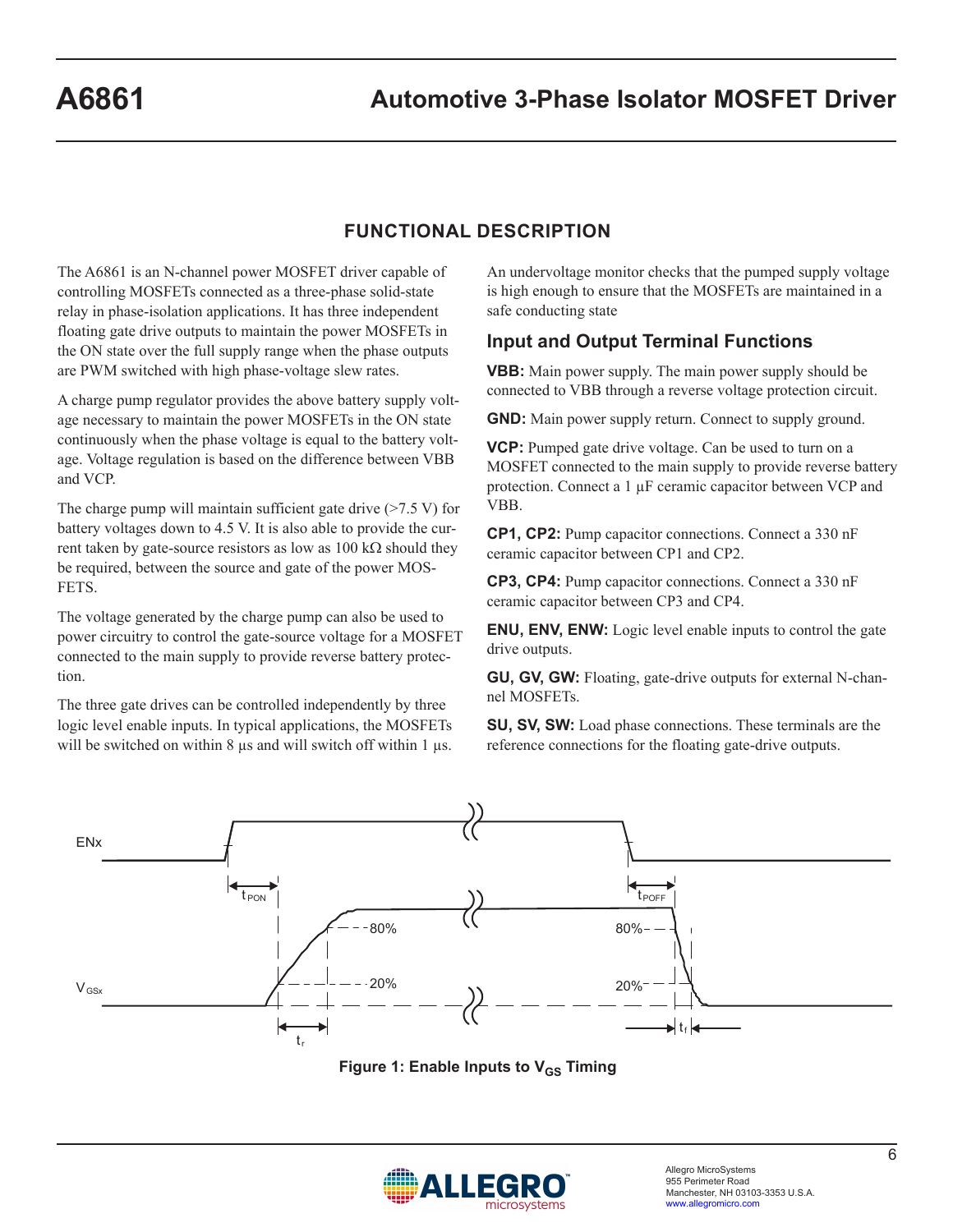# **Power Supplies**

A single reverse polarity protected power supply voltage is required. It is recommended that the  $V_{BB}$  supply is decoupled to GND by ceramic capacitors mounted close to the device pins. Decoupling capacitors are not required for correct operation but will assist in reducing switching noise conducted to the supply from the charge pump switching circuits.

The A6861 will operate within specified parameters with  $V_{BB}$ from 6 to 50 V and will function correctly with a supply down to 4.5 V. This provides a very rugged solution for use in the harsh automotive environment and permits use in start-stop systems.

There are no unsafe device states, even at low supply voltage. As the supply voltage rises from 0 V, the gate drive outputs are maintained in the off state until the gate voltage is sufficiently high to ensure conduction and the outputs are enabled.

## **Pump Regulator**

The gate drivers are powered by a regulated charge pump, which provides the voltage above  $V_{BB}$  to ensure that the MOSFETs are fully enhanced with low on-resistance when the source of the MOSFET is at the same voltage as  $V_{BB}$ .

Voltage regulation is based on the difference between the VBB and VCP pins.

The pumped voltage,  $V_{\text{CP}}$ , is available at the VCP terminal and is limited to 12 V maximum with respect to  $V_{BB}$ . This removes the need for external clamp diodes on the power MOSFETs to limit the gate source voltage.

It also allows the VCP terminal to be used to power circuitry to control a MOSFET connected to the main supply to provide reverse battery protection.

To provide the continuous low-level current required when gatesource resistors are connected to the external MOSFETs, a pump storage capacitor, typically 1 µF, has to be connected between the VCP and VBB terminals. Pump capacitors, typically 330 nF, must be connected between the CP1 and CP2 terminals and between the CP3 and CP4 terminals to provide sufficient charge transfer, especially at low supply voltage.

## **Gate Drives**

The A6861 is designed to drive external, low on-resistance, power N-channel MOSFETs when used in a phase isolation application. The gate drive outputs and the  $V_{CP}$  supply will turn the MOSFETs on in typically 8 µs and will maintain the on state during transients on the source of the MOSFETs. The gate drive outputs will turn the MOSFETs off in typically 1 µs and will hold them in the off-state during transients on the source. An internal resistor,  $R_{GPD}$ , between the Gx and Sx pins plus an integrated hold-off circuit, will ensure that the gate-source voltage of the MOSFET is held close to 0 V even with the power disconnected. This can remove the need for additional gate-source resistors on the isolation MOSFETs. In any case, if gate-source resistors are mandatory for the application then the pump regulator can provide sufficient current to maintain the MOSFET in the on state with a gate-source resistor of as low as  $100 \text{ k}\Omega$  using 1% tolerance resistors.

The floating gate-drive outputs for external N-channel MOSFETs are provided on pins GU, GV, and GW.  $Gx = 1$  (or "high") means that the upper half of the driver is turned on and current will be sourced to the gate of the MOSFET in the phase isolation circuit, turning it on.  $Gx = 0$  (or "low") means that the lower half of the driver is turned on and will sink current from the external MOS-FET's gate to the respective Sx terminal, turning it off.

The reference points for the floating drives are the load phase connections, SU, SV, and SW. The discharge current from the floating MOSFET gate capacitance flows through these connections.

In some applications, it may be necessary to provide a current recirculation path when the motor load is isolated. This will be necessary in situations where the motor driver does not reduce the load current to zero before the isolation MOSFETs are turned off.

The recirculation path can be provided by connecting a suitably rated power diode to the "motor" side of the isolation MOSFETs and GND. See the Functional Block Diagram for more details. Only three diodes are required since the source to drain diodes in the isolation and bridge MOSFETs provide a recirculation path to the Battery connection.

# **Logic Control Inputs**

Three TTL level digital inputs, ENU, ENV, and ENW, provide independent control for each gate drive. The three enable inputs directly control their respective gate drive outputs. When an enable input is high the corresponding gate drive output will be on.

These inputs have nominal hysteresis of 300 mV to improve noise performance and can be shorted to  $V_{BB}$  without damage.

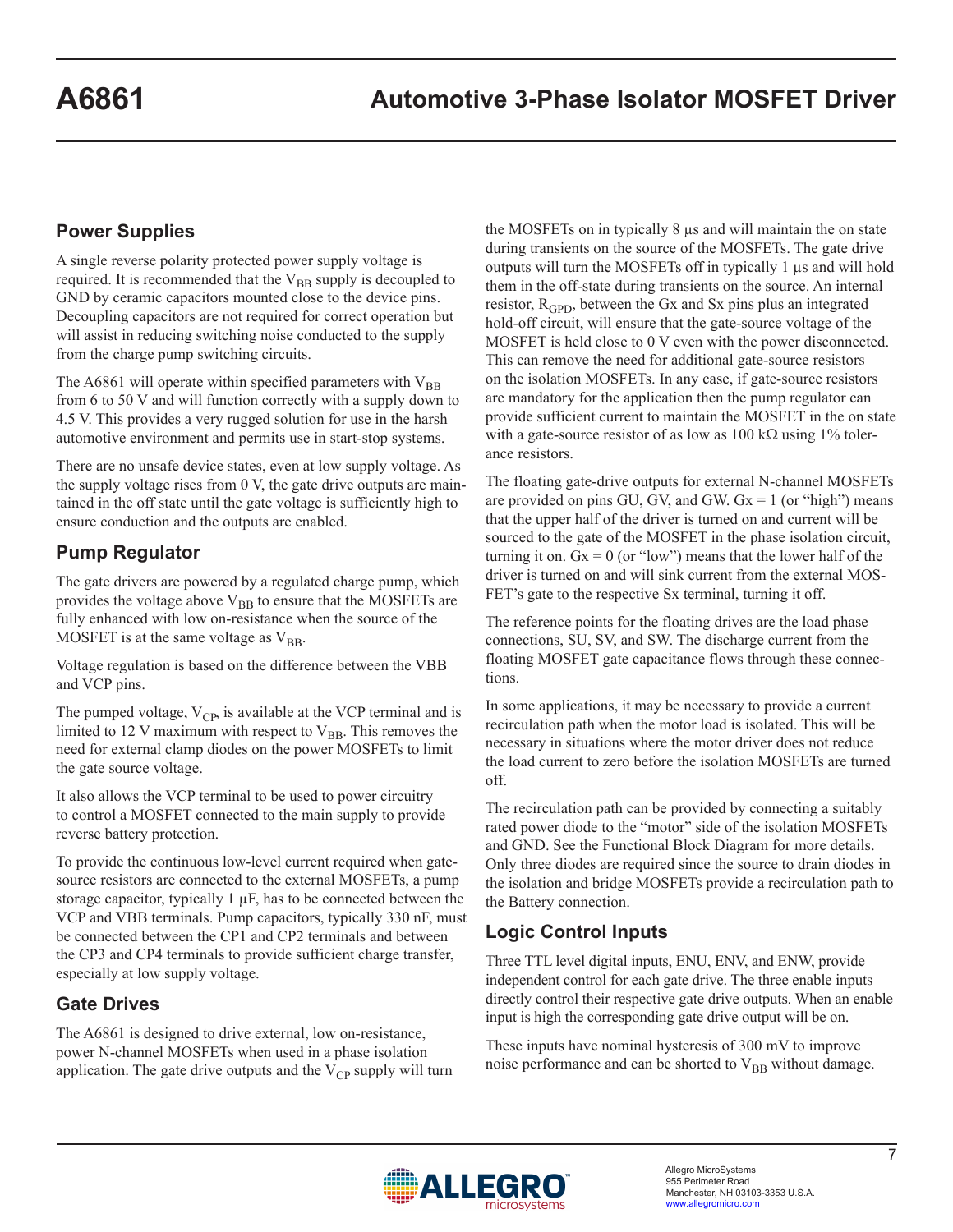below the falling undervoltage threshold,  $\rm V_{CPOFF}$  , then the gate drive outputs will be held in the off state. They will remain in

 $\xi_{\rm R_{GPD}}$ 

 $\frac{1}{11}$  V

6 V

**Figure 3: Drive Outputs**

**VCP** 

GU GV GW

SU SV SW

## **Supply Monitor**

The A6861 includes undervoltage detection on the charge pump output. If the voltage at the charge pump output,  $V_{CP}$ , drops

## **Input and Output Structures**

that state until  $V_{CP}$  rises above the rising undervoltage threshold  $V_{CPON}$ .

VESD



**Figure 2: ENU, ENV, ENW Inputs**



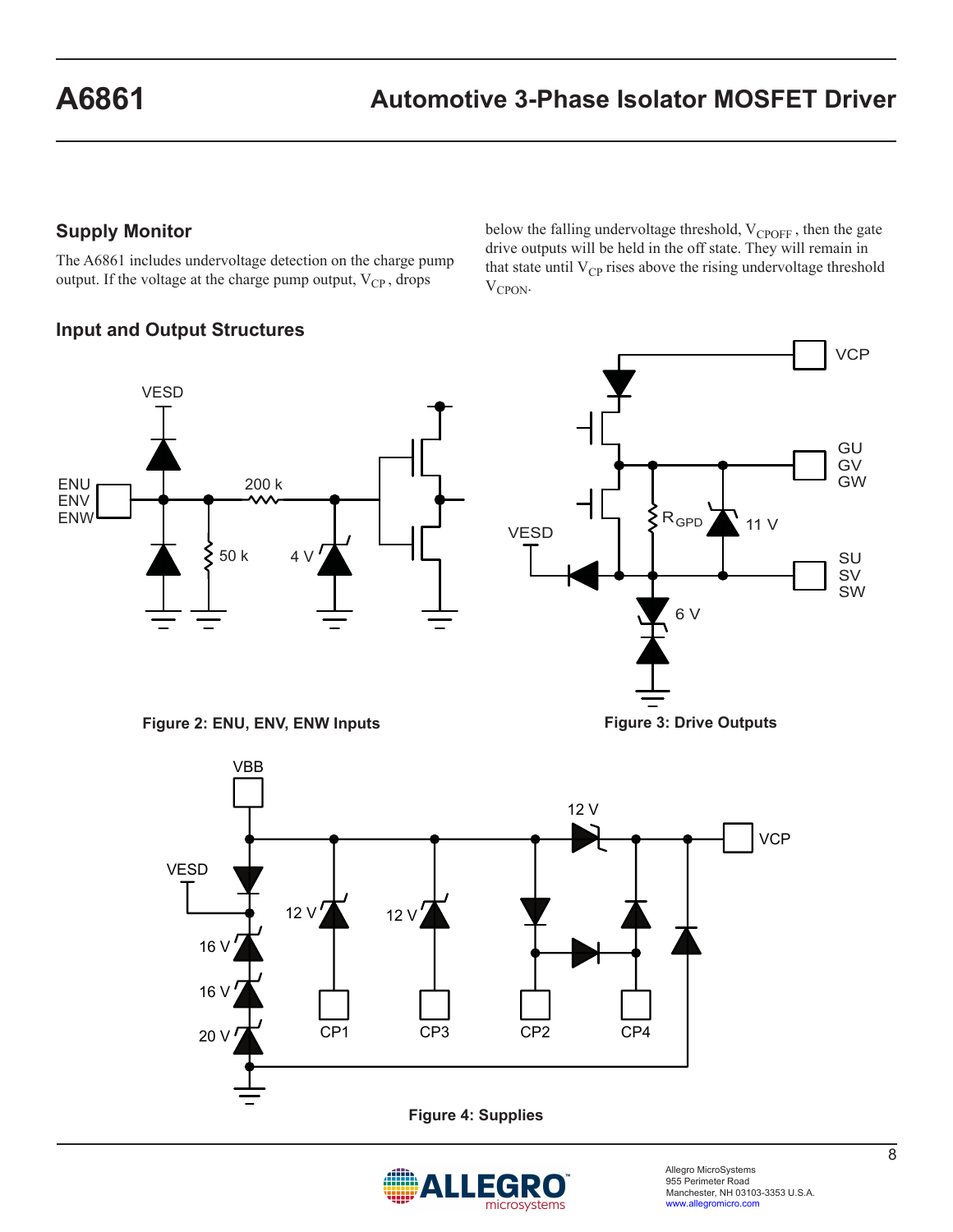#### **Battery Voltage Reversal Protection**

The charge pump output voltage may be used to drive a reverseconnected battery protection circuit as illustrated in Figure 5.



**Figure 5: Indicative Reverse Voltage Protection Scheme**

Transistor Q1 is an N-channel power MOSFET selected to create a low voltage drop at the full current rated for the motor drive system. It is connected with source and drain pins reversed from the normal biased condition. During power up the initial system current is supplied to VBB through the forward-biased parasitic source to drain diode until  $V_{CP}$  has exceeded the threshold voltage of Q1 and turned it on.

When the battery voltage is reversed, the voltage between VBB and VCP is zero, the gate source voltage on Q1 is zero and its source to drain diode becomes reverse biased. In this condition, Q1 blocks current flow to VBB and the voltage between VBB and GND remains at zero.

Transistor Q2 is a normally connected P-channel small signal MOSFET used to control the gate of Q1 in the normal and reversed battery voltage condition. Both Q1 and Q2 must be correctly rated for the full peak reversed battery voltage.

Resistor R1 is used to control the gate to source voltage of Q1 and is powered from the  $V_{CP}$  supply. To reduce the current drain from VCP, the value of R1 should be a minimum defined for  $R_{CP}$ ,  $100 \text{ k}\Omega \pm 1\%$ .

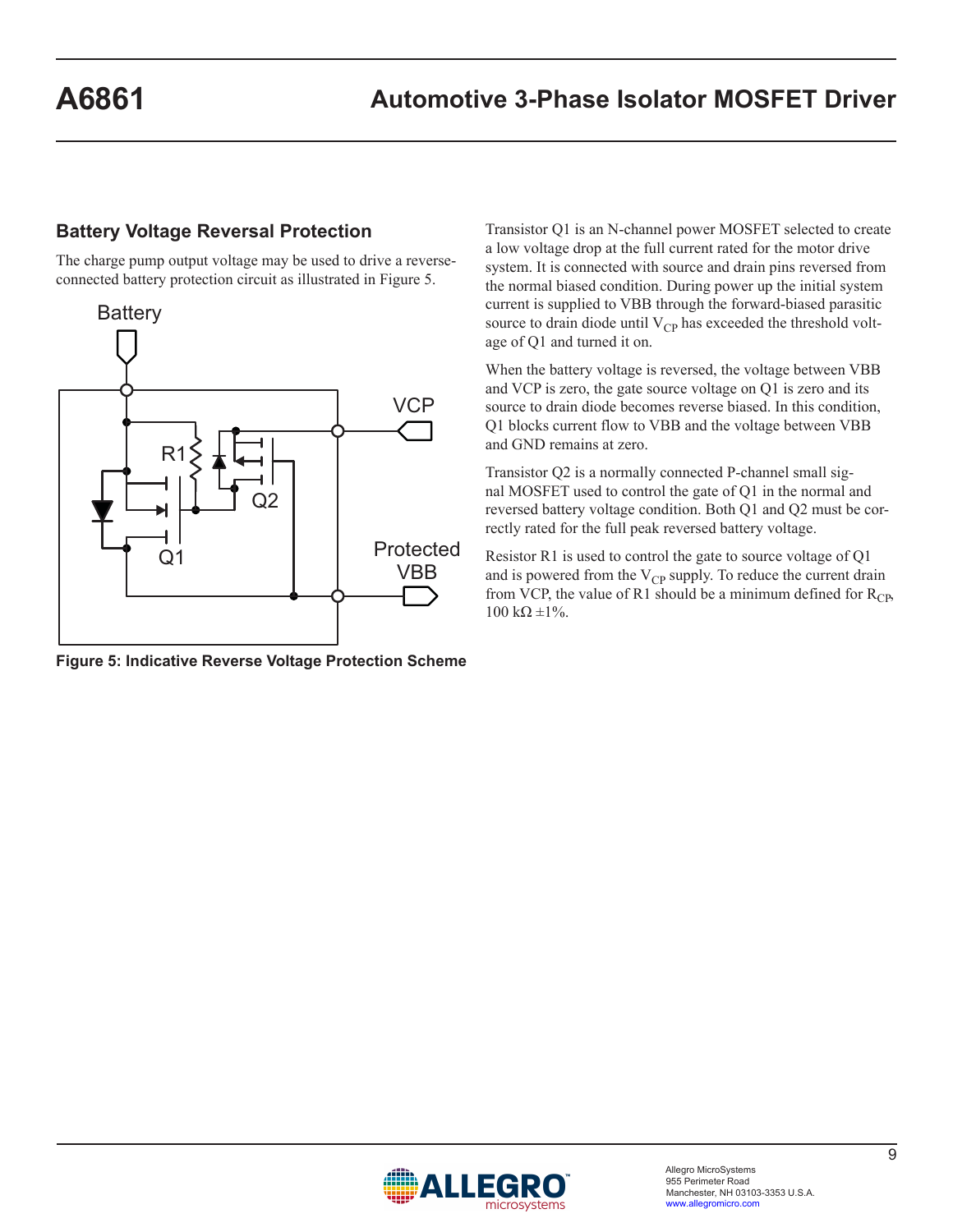#### **PACKAGE OUTLINE DRAWING**

# **For Reference Only – Not for Tooling Use**

(Reference JEDEC MO-153 ABT; Allegro DWG-0000379, Rev. 3) Dimensions in millimeters - NOT TO SCALE Dimensions exclusive of mold flash, gate burrs, and dambar protrusions Exact case and lead configuration at supplier discretion within limits shown



**Figure 6: LP Package, 16-Lead TSSOP with Exposed Pad**